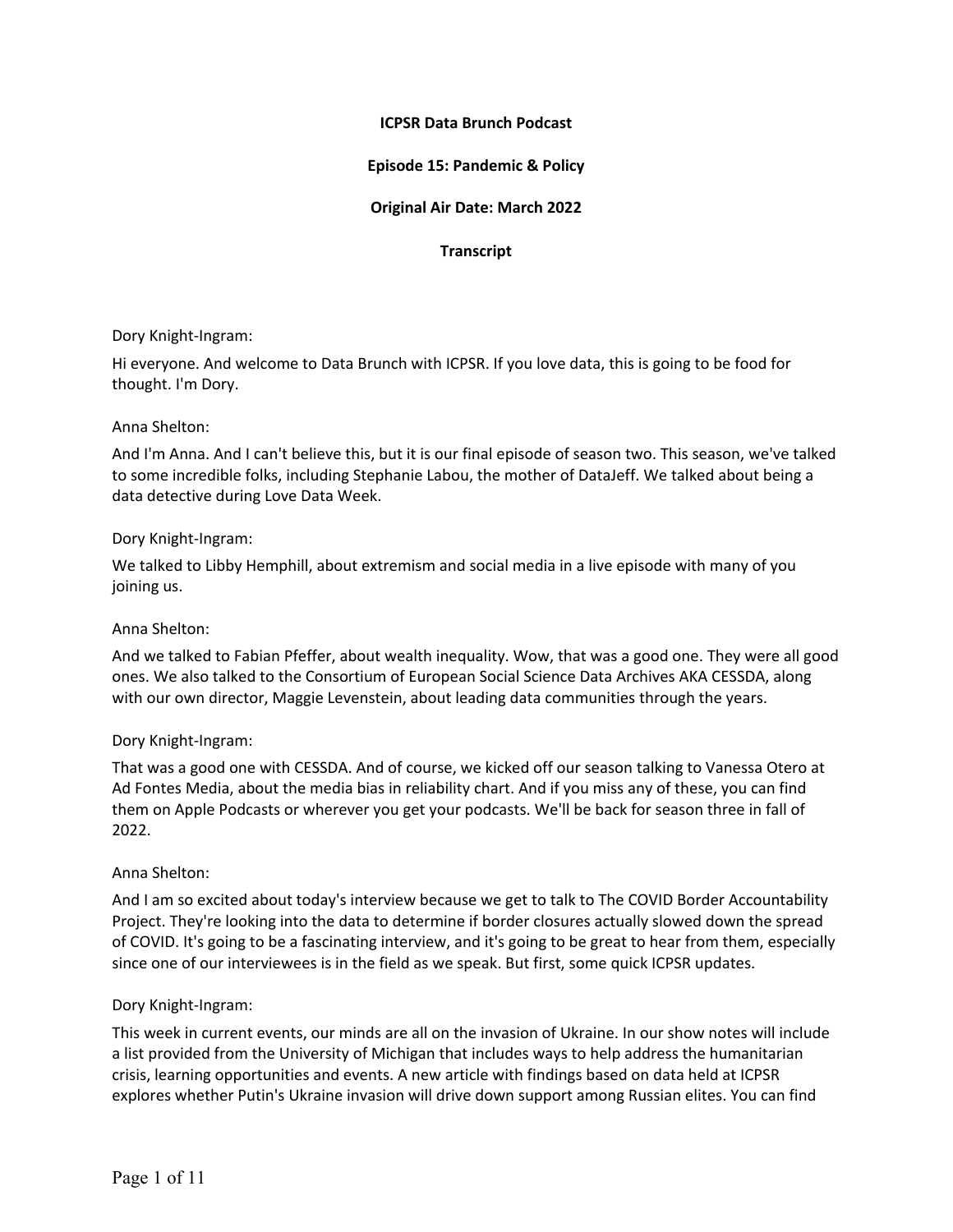the data and the article linked through our ICPSR Bibliography of Data-related Literature. And we'll have that in the show notes of course.

## Anna Shelton:

All right. So we are recording this in mid-March 2022, and there are a few deadlines and exciting opportunities that are coming up. The scholarship applications for the summer program are due on March 28th, 2022. We're so excited. The summer program is coming up. We'll be hybrid this year and the summer program will start in May 2022. And we also have several job openings. Take a look at our home page at icpsr.umich.edu to see a list. I know we have some teaching assistant positions and some tech positions that are open at the moment. But for those who are listening in the future, you can always find our open positions on our website, or just send us an email. We would be happy to connect you to those.

# Anna Shelton:

We also have a couple of data trainings that are coming up, including, "How Liberal Education Advances Democratic Engagement" which will be on March 31st, 2022. And another called, "Reimagining Primary Health Care for Individuals with Disabilities" which takes place on April 14th. And then, "Accessing and Using Data from the Head Start Family and Child Experiences Survey" and that webinar will be on April 19th. All of these are webinars. They're free to the public. We do record them, so if you're listening in the future and these dates have passed, you will be able to hear those recordings by going to our YouTube. And of course, we'll have a link to that and all of our upcoming events in our show notes.

# Dory Knight-Ingram:

Thanks, Anna. We also have some cool new data. Our curators here at ICPSR have been busy since we last talked. There is so much new data. We have about 30 new studies in our health and medical care archive, including surveys about public health priorities, discrimination in healthcare, and a poll conducted with NPR where participants answered the question, what shapes health.

## Anna Shelton:

I'm really excited about those. We call that archive, the HMCA archive, and there is so much cool stuff in the HMCA archive. So check that out if you haven't been there. And speaking of health, great segue, Dory, we are very excited to introduce the COVID Border Accountability Project. We should note that the principal investigator Mary Shiraef, is currently doing field work. We were very lucky to catch her with hotel Wi-Fi. All right. Take it away Dory.

## Dory Knight-Ingram:

Welcome back everyone. And now we'd like to introduce you to our guests for today, who are all collaborators on the COVID Border Accountability Project, which examines whether the international border closures introduced throughout the 2020 and 2021 pandemic reduced the spread of COVID 19. So we have a few guests today to welcome to Data Brunch, a big welcome to Mary Louise Mitsdarffer a post-doctoral research associate in the Department of Sociology and Anthropology at Lehigh university. Welcome. As a post-doc, Mary works with the Institute of Critical Race and Ethnic Studies, Health Justice Collaborative, supporting the Health Equity Activation and Research Team, which has a wonderful acronym, HEART.

# Mary Mitsdarffer: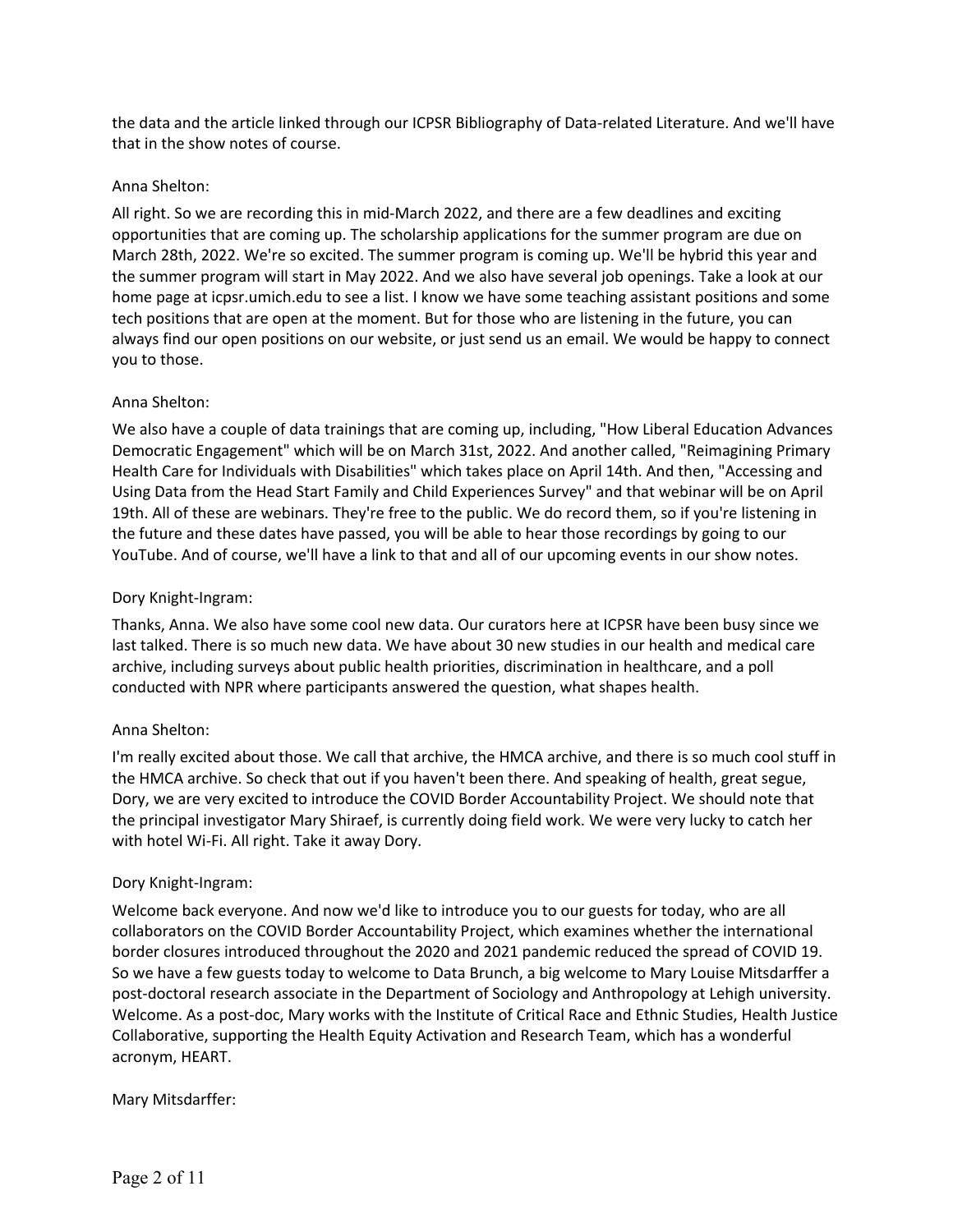Thank you so much excited to be here.

# Dory Knight-Ingram:

Also, welcome to Paul Friesen from the Department of Political Science at the University of Notre Dame. Paul is a PhD candidate in political science and a dissertation year fellow at the Kellogg Institute for International Studies. Paul's research centers on developing a more in depth understanding of political behavior, party attachment, and electoral competition across African countries. Welcome.

# Paul Friesen:

Great to be here.

# Dory Knight-Ingram:

And last one, not least welcome to Mary Shiraef, from the Department of Political Science, also at the University of Notre Dame. Shiraef is a PhD candidate in comparative politics and political theory. Her work examines identity transmission outcomes of border policies, especially in communist and post communist settings.

## Mary Shiraef:

Thanks so much for having us.

# Dory Knight-Ingram:

So for all of our listeners, if you want to follow along, as we're talking head over to covidborderaccountability.org where you can find a map that displays information on border closures around the world related to COVID 19. Amazingly, this map is all hand coded and of course we'll link to the website and data. And anything else we talk about here in our show notes. Okay. So I'll pass it over to you Anna, for the first questions.

## Anna Shelton:

Awesome. I am so excited. I have so many questions I would love to, how did you hand code all this? I have so many questions, but first let's start at square one. Can you just tell us about what the COVID Border Accountability Project is and how your team started working together?

## Mary Shiraef:

Sure. So I will give the overview introduction because I'm the principal investigator of the first publication, which Mary and I worked on. And the second publication that just came out this week, Paul and I headed up. So the project started March, 2020. Lots of things did then just kind of confused with what was going on. I was you personally and professionally impacted by the border closures. Personally, because I have a identity attachment to travel I would say. I've certainly learned that I do. And professionally, because my field work requires travel across international borders on a pretty regular basis. So my project got stalled and the border closures, I had question, how many are they going to be? How long are they going to last? Descriptive statistics to start?

## Mary Shiraef:

And then the question of whether or not they were going to do the job that they were intended to do. Are they going to up the spread of COVID 19? And also are there other motivations for introducing them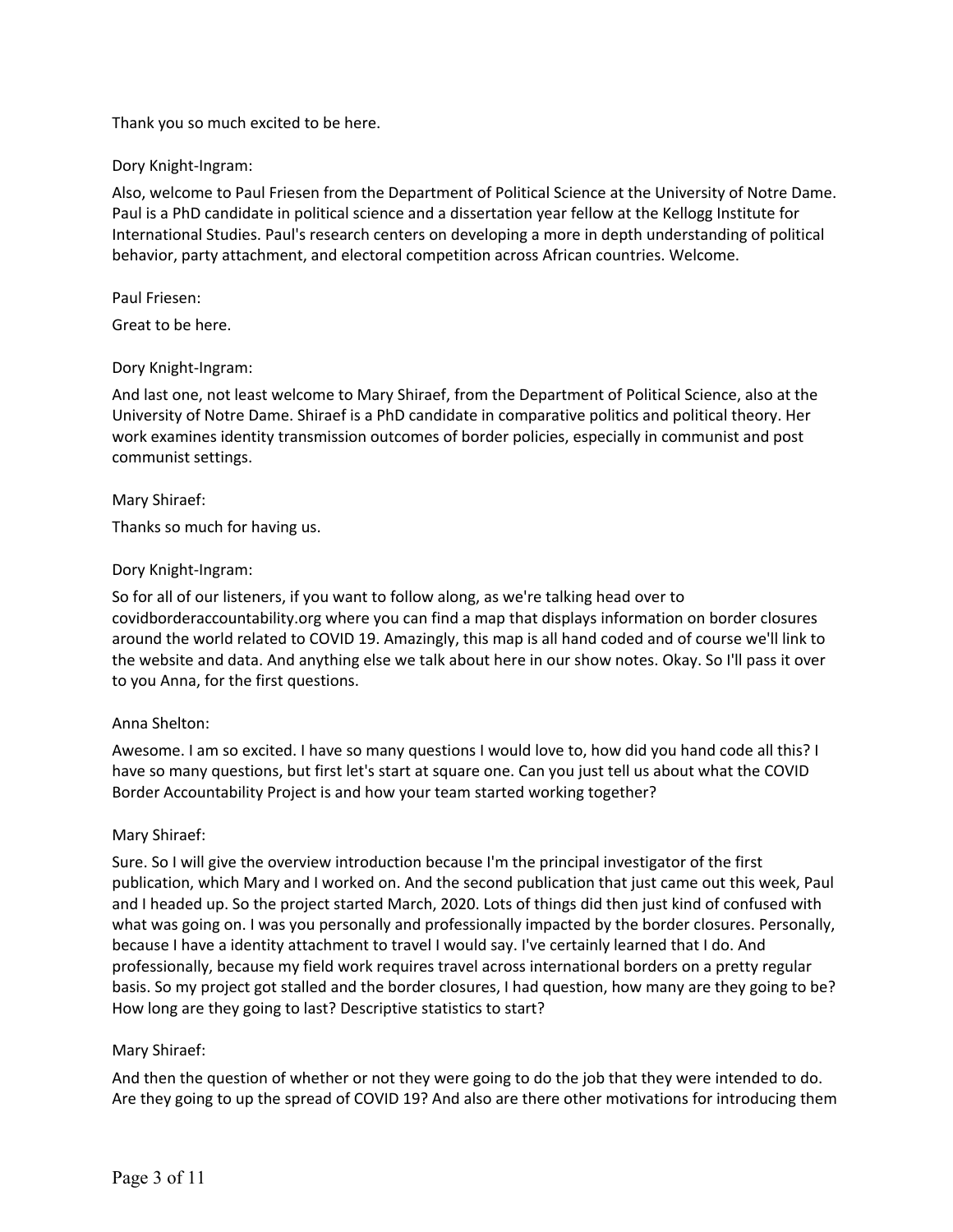that maybe they'll last longer than, than we want. So that's kind of the motivation for the study. I can go on and on forever. I'll just stop from time to time.

## Anna Shelton:

No, that's great. That's a really great introduction and that leads me to the question about how did each of you get involved working in this? I know that COVID has been such a designer of our lives in these last couple of years. But Paul and Mary Louise, how did you get here?

#### Mary Shiraef:

So I want to let Mary take this because I haven't heard her impression.

## Mary Mitsdarffer:

So I think it's a bit of a long story as most things are. So summer 2020, I was a teaching assistant at IPSR for a call in Lewis-Beck, that is in regression one. And that is where I met Mary. And Mary was like, "I have this idea. I'm going to talk to Colin about it. And I'll loop you in later on." Fast forward to the spring of 2021. And I remember it was a very snowy day in Philadelphia. I had gone for a walk with my dog and Mary told me all about this amazing scene project. And I was like, "Yep, I'm there, I'm down for it. How can I help?" And that's kind of how I came into it and then slang through a lot of very weird European policies for the remainder of that spring, into that summer and learned so much. Mary really put together just this phenomenal research team and kept us all motivated and kept us all going, despite us never actually meeting in person. So yeah, that's how I came to the work.

#### Mary Shiraef:

So that was great, Mary. So part of why I wanted to do this podcast, because we've just been marching forward in the project and not really taken a second to stop and look back and I'll talk about Paul later, but you guys ask me another question because I'll just keep talking.

#### Dory Knight-Ingram:

Go ahead and talk about Paul now.

## Mary Shiraef:

Okay. So Paul and I are in the same cohort at the university of Notre Dame, but Paul, you tell your side of the story.

#### Paul Friesen:

First of all, I want to say Mary is an incredible networker. So I think a big reason why this data set is in assistance is her ability to seek funding, seek out advisors and then put together this incredible team of research assistants, right? So they are the hidden heroes of any big data collection project are people that are putting in the grunt work of looking for these things online and can. So I wasn't part of that process. I just showed up at a workshop and she shows up with this just incredible data set that I didn't think a graduate student could put together.

#### Paul Friesen:

And so I was just really excited by the scope of it by the quality of work and all of us we're all interested in COVID research because it's all affected us. And so even just personally, it's like, and think back to the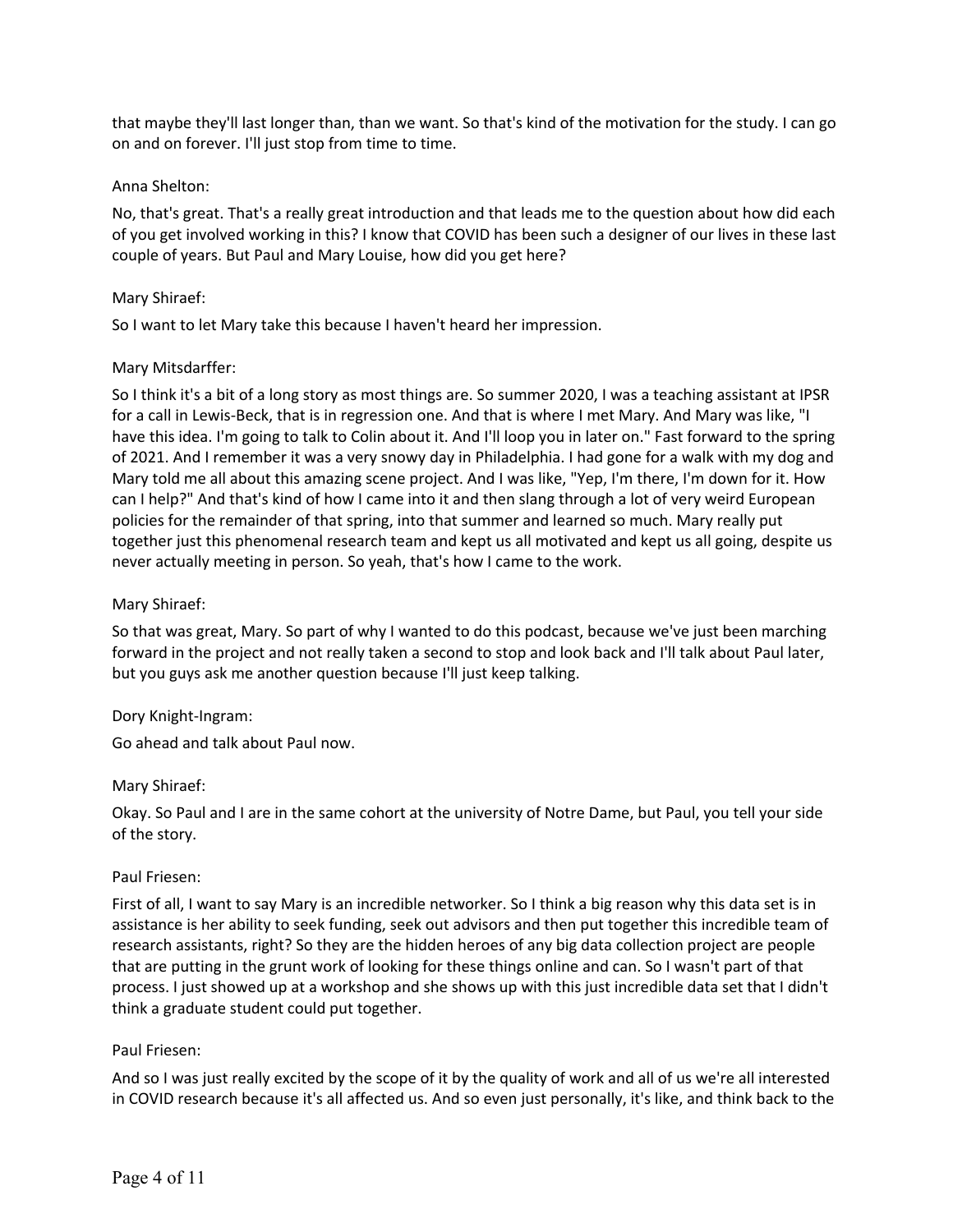very beginnings of the pandemic, the first main action that I remember from the US government was President Trump, closing international travel restrictions of China. And then just an argument in the media about whether that was effective or worthwhile or not. And it didn't seem like anybody really knew. And then we see as soon as COVID becomes a widespread phenomenon across countries around world, just this explosion of travel restrictions, border closures, certain countries picking on other countries, some countries just completely closing everything and shutting it down and being super careful.

# Paul Friesen:

Other countries seeming they're not really paying attention to it or, I forget what it's called, like the Sweden model or something of like, let's just pretend it's not going on. And so, I think we're all interested in this and we need to get this data set analyzed and get some findings out there. And so that was something that just really excited me, Mary showing up with this incredible data set and then me being to join the team after that.

# Dory Knight-Ingram:

Thank you, Paul, for turning the conversation into the direction of the COBAP data set. And again, for people who might be just tuning in COBAP stands for COVID Border Accountability Project. So my next question is just, as I was reading your recent publication in nature, and I'll get to a question about that next, but there was some discussion about how there were some data missing or maybe did it didn't exist. And so tell us about this data set that you have assembled.

## Mary Shiraef:

Yes. So I think this is where the grandma test comes in handy. I actually had the chance to describe the product to my grandmother. And the way that I described it to her is we went out and we collected any time, a country decided to close its international borders to a foreign population during 2020. And now we've extended the data set through end of 2021. So it's international border closures. And I was thinking it's going to be 20, maybe 60 in March. By the end of 2020, it was over a thousand. And end of 2021 we have a couple thousand policies that were introduced. So this doesn't include internal domestic lockdowns. And it doesn't include a few cases where countries actually forced people to leave. It just records incoming travel across international borders. And I forget how many countries we ended up with, but a lot of the data sets that were available didn't include African countries. Didn't include island countries, which I were really important for this topic. So the scope of our geography is 230 countries plus island territories. So it is massive. I'll give it that.

## Dory Knight-Ingram:

So congratulations on your new article in nature and the title of that we'll include that and our show notes, but it's "Did border closures slow SARS-CoV-2?" And it's just a really great dive into the data. Can you talk about how you found no evidence in favor of international border closures, but a strong relationship between domestic lock downs in a reduced spread of COVID? How does that work exactly?

## Paul Friesen:

I think this article is growing out of discussions from this early workshop. And Mary and I sat down and said, what are the big questions that we want to tackle here? The first two that came to mind were, were these effective or not? Which is, I mean, so basic, but if we just assume that if countries are doing it, that it is working, it's based on evidence, but we haven't had like a pandemic like this in a century,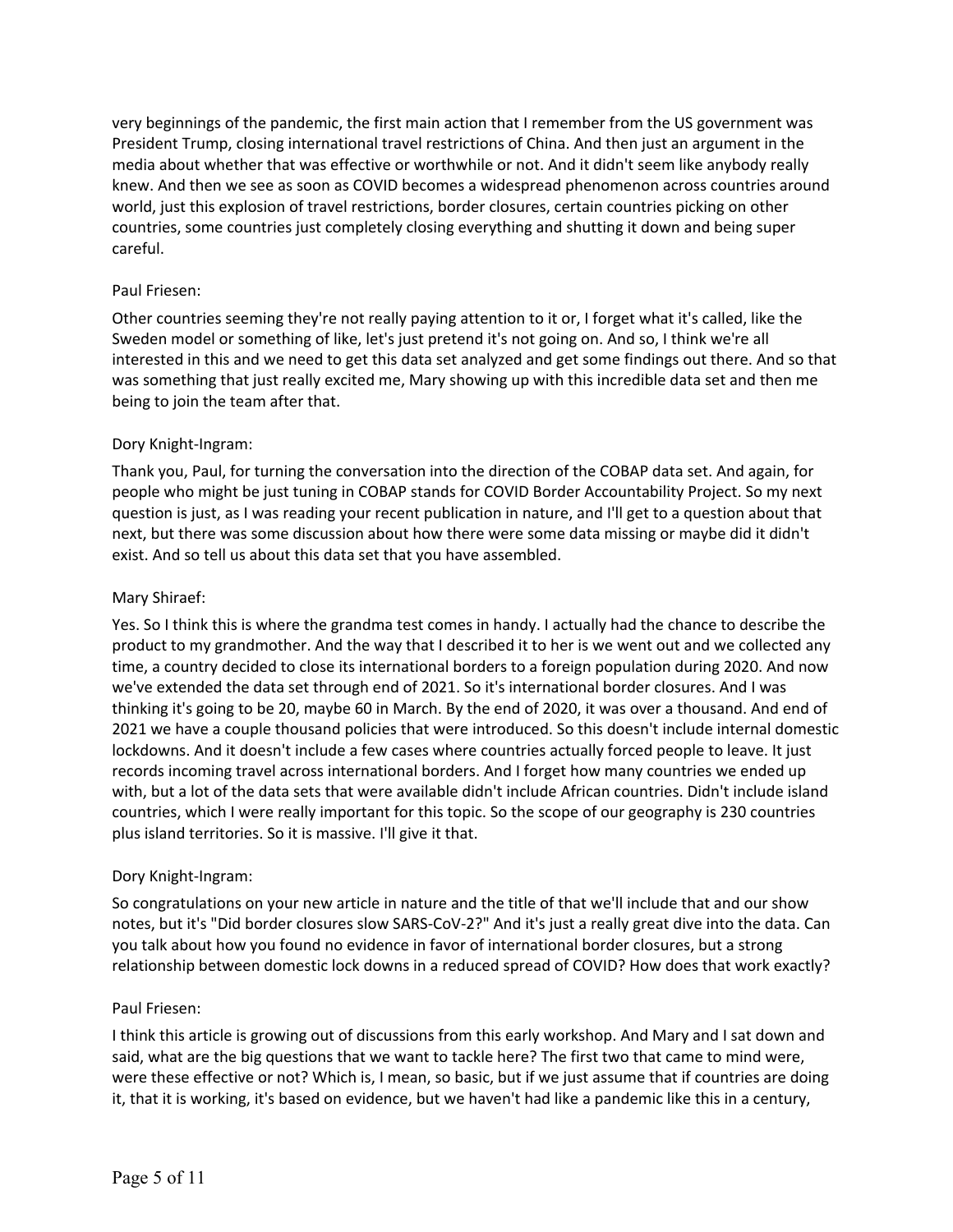right? And the nature of international politics is completely different. So I think a lot of these things are really unknown. And then the second article that we are just starting to work on now, not to get ahead, but is, "What motivated which countries to Institute lockdowns?" So that's more of like the geopolitics of it. But like the first step is just to see, did these things do anything? We have thousands of border closures between countries of different varieties. Do we see an effect of slowing COVID rates?

## Paul Friesen:

So the short answer is no, we don't find any significant effects. We were a little bit concerned just because this is a non experimental setting. There are complex reasons why country choose to implement their border lockdowns in the first place or travel restrictions. So we said, okay, let's do another test on another policy to see whether our methods are sound or not. So we created a variable where countries were basically in increased their severity of domestic lockdowns quickly. So they had a big shock to their own domestic political system by restricting school closures, gatherings, like internal travel and all this sort of stuff. So that was our check to see whether our methods were relatively sound for the inner national test. And there we find a large drop in COVID cases, starting two weeks after the domestic lockdowns occur, basically. So that signals to us that this null finding of the border closures, not having any difference in slowing COVID is pretty valid. And I can go into the methods a little bit more, but that might not pass the grandma test.

#### Anna Shelton:

I love that the grandma test and what we're talking about for everybody who's listening is we want to make sure that the things that we're talking about are something that anybody's grandma could understand. So hearing something the international border closures didn't help, but the domestic closures did. That is huge. Are there other kind of key findings that came out of this that you wanted to share?

## Mary Shiraef:

We don't know why we have such a strong correlation with the lockdowns and a reduction in SARS-CoV-2 spread a couple weeks later. That could be correlation, not causation. The only causal claim that we have in our paper was about the border closures. So I think we will take on the question of why border closures were introduced possibly for political motivations, but there's so many columns in the data that we haven't run any analysis on. So we haven't, for instance, run analysis on why countries were targeting other countries. And just from preliminary looks at the data, there were definitely cases where countries would introduce a ban against specific groups of foreigners. And then that country would retaliate with the exact same policy, sometimes copying and pasting and changing the country name.

#### Mary Shiraef:

So these were always fun to see. So there were alliances that were happening as well. Certain exceptions made for countries that were very interesting. So a lot of countries targeted China initially with the thought that it was coming from Wuhan, but based on the country's politics, they would either make an exception for Hong Kong or not. So there's so much you can unpack. And I don't know if Mary wants to talk from her experience collecting the data, but it's difficult to make claims without regional knowledge. And I think Paul's knowledge of Africa comes in handy as well here. I'll just pass it over.

#### Mary Mitsdarffer: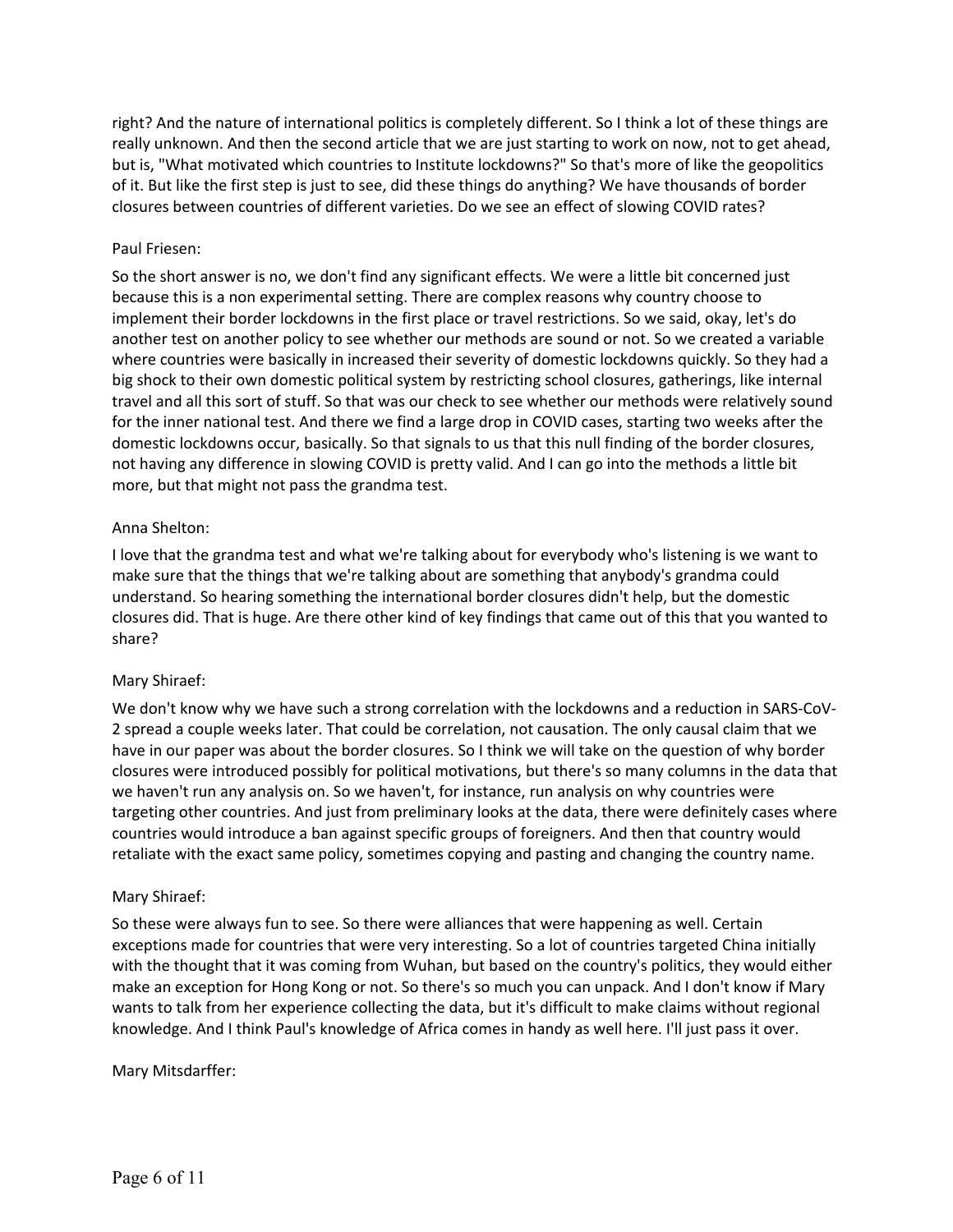Yeah. If I could jump in well data collection, I feel like I could talk about the Schengen region of Europe which, if you do not know what the Schengen region is, and I don't think I say it right. I think it's, Schengen, Mary can you correct me. I think Schengen, it's the passport free zone of Europe. And we all found it incredibly challenging because how do you restrict borders when you don't have to travel with a passport? And so that presented really interesting obstacles. And one of my favorite research assistants and close personal friend who is on here, who helped us really dissect this out is a German researcher named Lucas Federan who is also an ICPSR alum, right? But, starting to dissect and figure that out was a really difficult task. And, from my American exceptionalism standpoint, I never really understood how interesting international law is and how cloudy and noisy it can be.

# Mary Mitsdarffer:

And from a data perspective, I think that noise in the data set presents a lot of challenges, right? Because you're not going to have a perfect relationship between this border closure and this spread or all of these other things. And as a health disparities researcher, I think one of my big excitement over this data set is what it can tell us right? We saw a rise in anti-Asian climate in Asian hate crimes, right? In the United States during the COVID 19 pandemic. And it's no surprise that the US had closed borders to China, right? So when the US elects or other countries elect to close their borders towards a population of people, do we see inequities and hate and discrimination increase? And I'm excited to see if researchers will take up this call to be really understand how these policies create division, especially in heterogeneous nations, like the United States who often backlash comes towards minoritized and marginalized populations.

# Mary Mitsdarffer:

So I think that's one really interesting thing we can think about on a global scale with this work. And also I love the finding of Mary and Paul's new paper around international borders. I come from a transnational family, my mom and my aunt are back and forth to Mexico a few times a year, taking care of elderly family members. And there was a lot of fear in early COVID around could we get to them? What would happen if they weren't able to go and help? And would we even be able to see them? Or would something happen prior to it? So I think it also validates this idea of keeping borders open during pandemic times and just dispels a lot of myths. And I think that's so important as we talk about equity and how data can create more equitable environments. So I'm in love with this project and the possibilities, and I would charge health disparities, researchers or health researchers listening to think about the structural implications of these policies and how they create division and how they create disparities and how can this inform your work, especially moving forward.

# Dory Knight-Ingram:

So I want to bring it back to Paul and see if you have any reflections on the border closures as it relates to African countries.

## Paul Friesen:

Yeah. This isn't been a central piece of my research. I'm more focused on elections and parties and this sort of thing. But I can definitely see when something like the pandemic happens, like when a big disaster or shock to the system in any country around the world, people look for something or somebody to blame. And so both here in the United States, and I could see this happening in the countries I work in Africa, because there's are already some like anti-Asian or anti-Chinese sentiments underneath the surface, just having something like saying the virus was first found in China creates this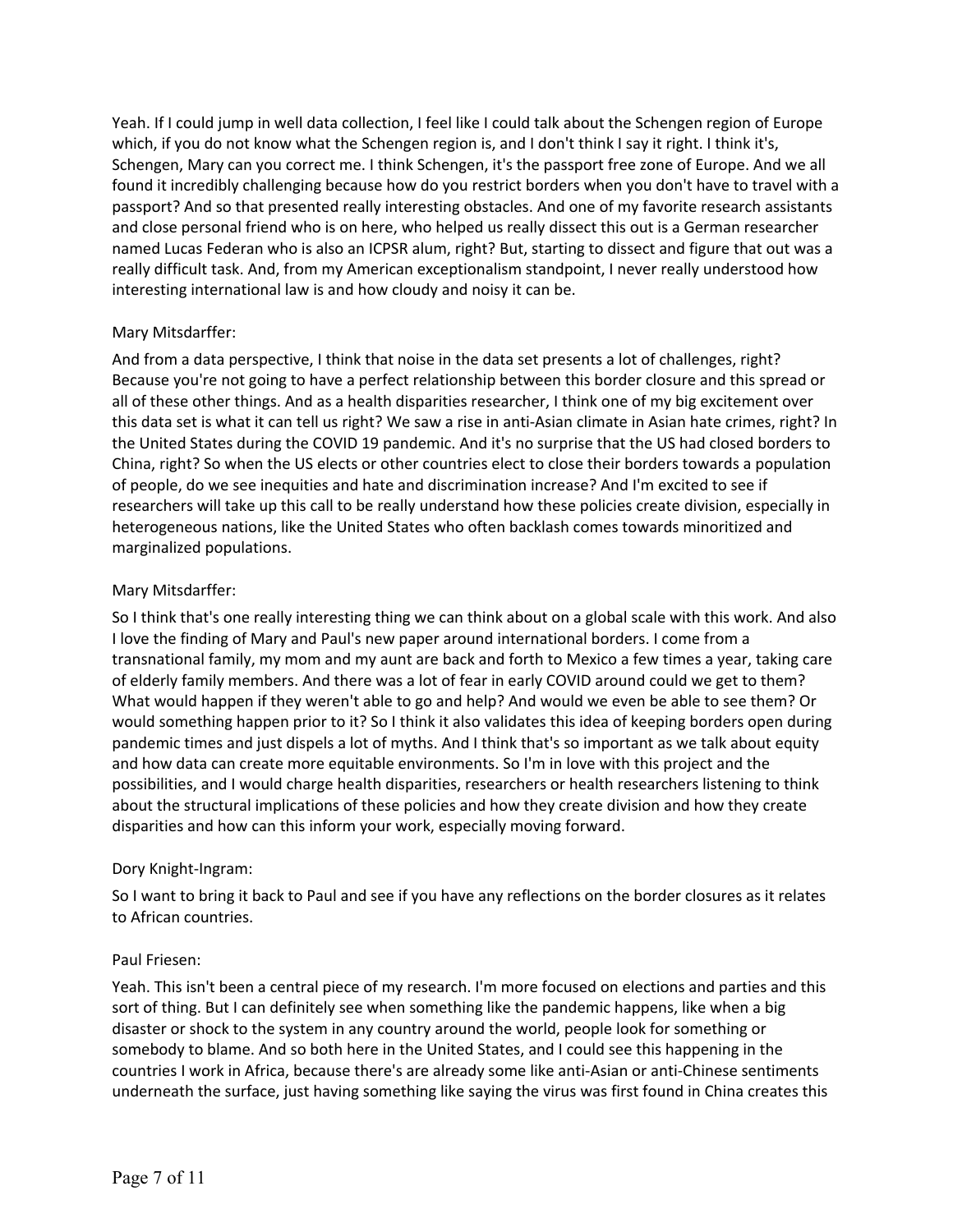xenophobia, which can be sometimes encouraged or leveraged by politic and pundits and this sort of thing.

## Paul Friesen:

So I think that the nature of the pandemic, it being a global phenomenon has impacted all populations across all countries with a little bit more of like xenophobic fear or we're scared of people from other countries because that's where the disease is oriented and this sort of thing. I was surprised at like how global of a phenomenon in very diverse countries, looking for someone to blame kind of xenophobia rising to the surface in a ugly way. I especially kind of burned into my memory as a cartoon I saw on Twitter, which was being repudiated, but it was from a French newspaper and it was COVID shaped people African features coming in a boat to Europe, right.

## Paul Friesen:

So it's the perfect intersection of anti-migration, xenophobic feelings, and then leveraging the fear of COVID into even more frighten and alarming kind of anti-immigration stance and racist really. So I think the first step is figuring out what did these border closures do? Where were they effective? Were they not effective? We see now from the general scope of taking all border closures, we don't see any helpful effects basically. So now it comes down to trying to answer the question of what were the costs of these border closures. We know that there are economic costs. We know that there are human costs, emotional us, people being separated from their families, etc. And then where does politics come into play? Which is really the interesting part from us as political scientists.

#### Paul Friesen:

Are these xenophobic feelings, especially as we see anti-immigration sentiments in Western countries, continuing to increase in last decades in the rise of more right wing parties. Is this something that politicians from that group are really leveraging to score political points basically. And our governments that have control that have these policies and are control of their countries saying that we're closing off borders or restricting visas for particular countries to basically score political points with their base is something that's really the crux of where we're trying to take the next steps of the project.

## Anna Shelton:

Holy moly Paul. All the snaps, all the applause. Yes. I think we could talk about this for another five hours and still not digging into everything, but sadly we are coming up on our time. I do have a very important and hard hitting question that I want to make sure that we ask. We saw among your staff members on your website, that you have a chief snack officer. Can you please tell us about [ Pepper 00:00:30:59] ?

#### Mary Shiraef:

This makes me so happy because I think about her every day and I FaceTime with her when I'm in the field every day. So Pepper is a crucial member of this team. She was at all those initial meetings and she also helped us raise a little bit of money, initially. I think it was like "Buy live feed to Pepper" I can't remember my great idea I had in 2020. But yeah Pepper's been the Chief Snack Officer from the very foundation of the project.

Anna Shelton: That is fantastic.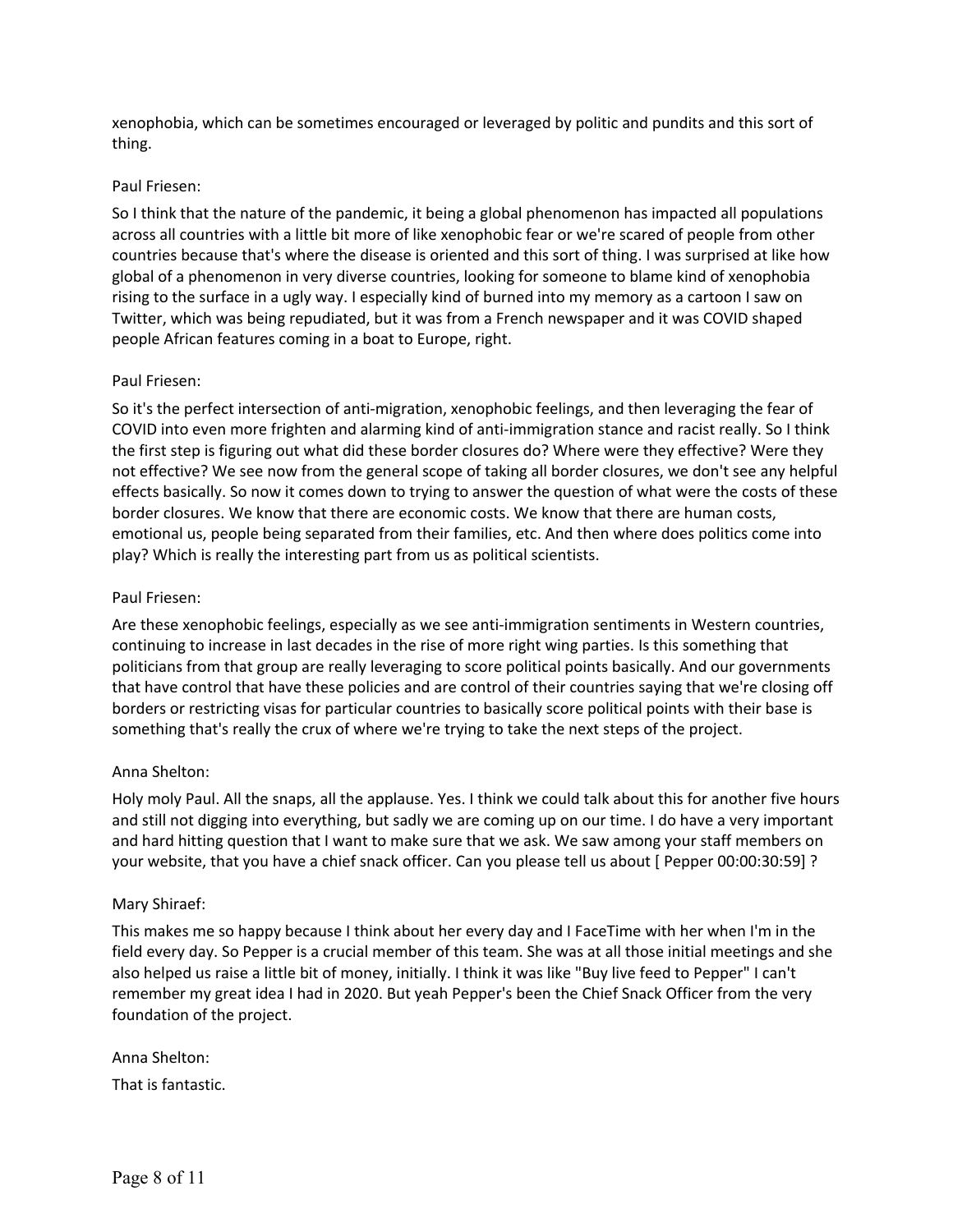## Mary Shiraef:

I can send you a picture and I will. Anyway.

## Anna Shelton:

That would be great. And we willing to that in the show notes, if you're willing. Can you give us a verbal description of Pepper?

## Mary Shiraef:

Yes, this is important. So she's a beautiful black dog with white mane on her chest. And she is a rescue puppy from Atlanta Humane Society. And we rescued her from a litter of other gorgeous dogs like her. She looks like a lab, but she has the size of like a, I don't know [inaudible 00:32:16]. It's very confusing. Everyone thinks she's a puppy. And it was my dream when I was a kid to have a forever puppy. So I guess she's my forever puppy.

# Anna Shelton:

Well, I have to say my forever puppy, you can probably hear in the background is very excited to hear about your forever puppy. So love it. Absolutely love learning about your chief snack officer.

# Dory Knight-Ingram:

And speaking of snacks, since this is Data Brunch, what's your favorite snack that you like to have while you're doing this awesome research?

## Mary Mitsdarffer:

I can go first, because I almost broke my jaw like doing it. But when I work with any kind of data, I usually get like two packs gum and I'm just continually chugging gum, not like eating, sometimes I swallow it. If I'm going to be real with you, but not swallowing it. Just continually changing out pieces to the point where I was doing this work while I was still finishing up my dissertation. And so at one point I was like, why does my jaw hurt so much? So I guess my favorite data snack is gum, which is so weird.

## Mary Shiraef:

Eating is my favorite time of every day. So it's a very difficult question to answer without just thinking to the last meal that I just had. So the last meal, I'm in a hotel in [ Coria Albania 00:33:44], and I wanted to make sure I had strong wifi for this. So I had a quick dinner which turned out to be totally delicious. It was kind of like a, I forget what it's called it. So it was COTA. They said it was a traditional Albanian meat, but it was in a pita like a Greek dish that is very popular Souvlaki. I don't know why I can think of that. So yeah, that was delicious. And then I got a beer because it's 9:00 PM, but I haven't drank it yet.

## Paul Friesen:

Yeah. You guys have great responses to this. I don't think mine's going to be that exciting. But for me it's just vital to have like here, I'll show you Thermo of coffee instead of chugging it in the morning or whatever, I'm just like sipping it like every 30 minutes to make sure my brain is not like hey wiring out of control, but then also not going to sleep. And so I'm just like always thinking about that sweet spot caffeine level and then trail mix. It's got to be my food option.

## Anna Shelton: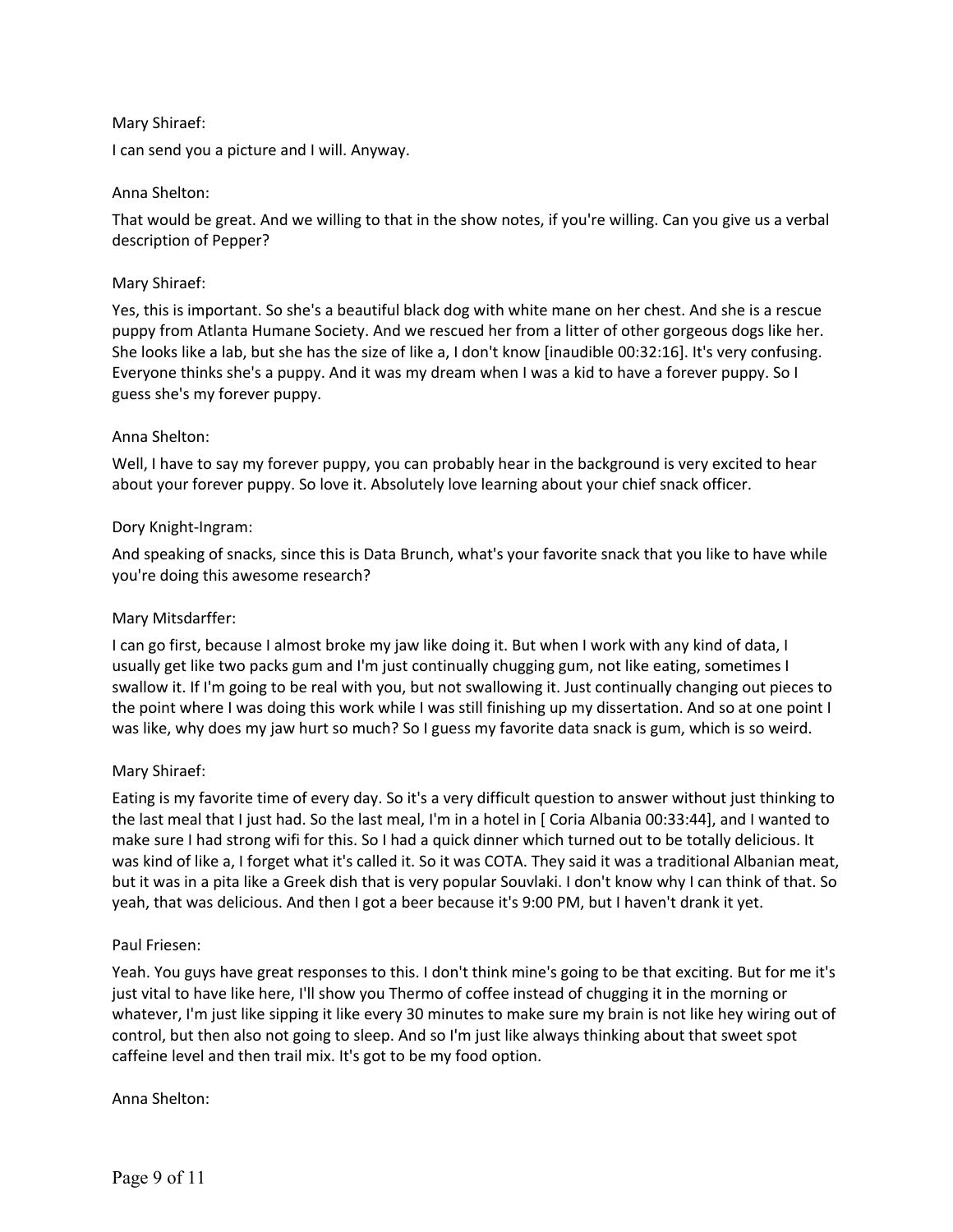Ooh, trail mix. I'm going to have to get that recipe from you. I love it. Well, we are sad out of time. If folks wanted to learn more about this project or contact you, what would be the best way for them to do that?

## Mary Shiraef:

so I've checked my professional email address pretty religiously and that's about it. But yes, if you reach out to me about the project, I'll be happy to respond. Paul can speak the best for the methods of the project. Mary can speak the best about the data collection aspect of the project. And I can speak for the whole project.

#### Paul Friesen:

Also, just a reminder, COBAP has an amazing website with graphical tools and a Twitter handle and all that sort of stuff.

#### Mary Shiraef:

Yeah. That's a good idea. So our Twitter handle is @COBAPteam, very easy, and the website is covidborderaccountability.org.

#### Anna Shelton:

Fantastic. Well, thank you so much. This has been eye opening. I feel like I have a hundred letters to write to my own policy makers to suggest that they take a look at these data and learn more about the actual information behind this. It's utterly incredible. What you've been able to pull together. It has been a total treat, getting to know you. Thank you so much for joining us at Data Brunch.

Mary Mitsdarffer:

Thank you.

Dory Knight-Ingram:

Thank you so much.

Paul Friesen:

Thank you.

Mary Shiraef:

Thanks for having us.

Anna Shelton:

Wow. They are doing such incredible work. It is a little honor to get to meet people who are making a difference in the world like this. So that's the end of our episode and the end of our season. Thank you so much for being with us.

Dory Knight-Ingram: